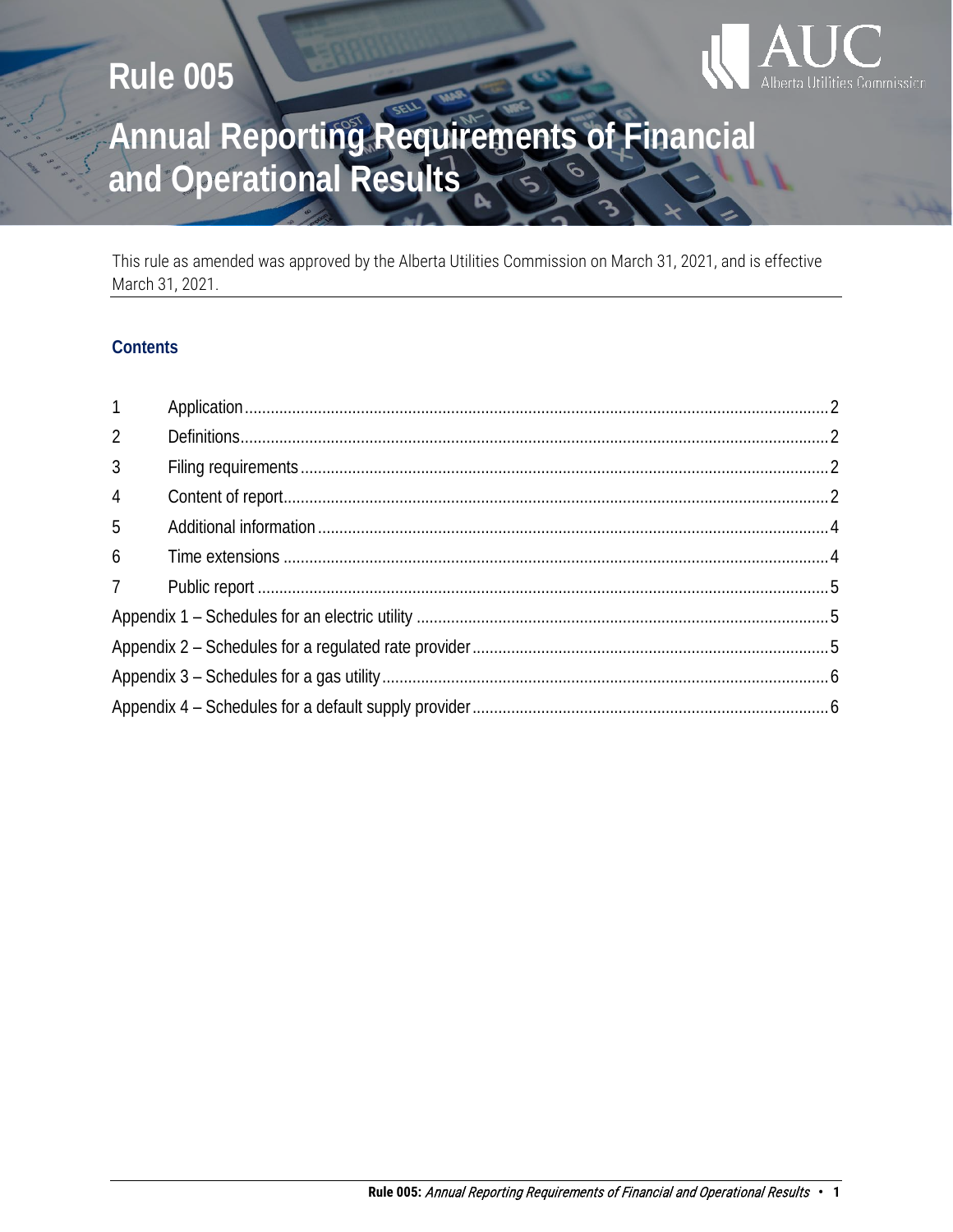### <span id="page-1-0"></span>**1 Application**

This rule applies to a utility, default supply provider and regulated rate provider.

#### <span id="page-1-1"></span>**2 Definitions**

In this rule,

- (a) "Commission" means the Alberta Utilities Commission;
- (b) "default supply provider" means a default supply provider as defined in Part 2.1 of the Gas Utilities Act;
- (c) "regulated rate provider" means a regulated rate provider as defined in the *Electric* Utilities Act;
- (d)  $"$ utility" means a gas utility within the meaning of the *Gas Utilities Act*, an electric utility within the meaning of the *Electric Utilities Act*, and a public utility within the meaning of the Public Utilities Act.

#### <span id="page-1-2"></span>**3 Filing requirements**

- 3.1 A utility, default supply provider and regulated rate provider must file an annual report with the Commission providing a detailed, accurate explanation of its financial and operational results for the year in accordance with this rule.
- 3.2 The report must be submitted electronically via the AUC eFiling System using the submit reporting functionality, and the schedules referenced in Section 4 must be in Excel format.
- 3.3 Where possible, the values in the schedules within the Excel file submitted must be linked and contain the formula used to calculate the value.
- 3.4 An electric utility or a regulated rate provider must file its annual report with the Commission on or before May 1 of the year which follows the reporting year.
- 3.5 A gas utility or a default supply provider must file its annual report with the Commission on or before May 15 of the year which follows the reporting year.

### <span id="page-1-3"></span>**4 Content of report**

- 4.1 The annual report must contain:
	- 4.1.1 The financial and operational information set out in the schedules referenced in: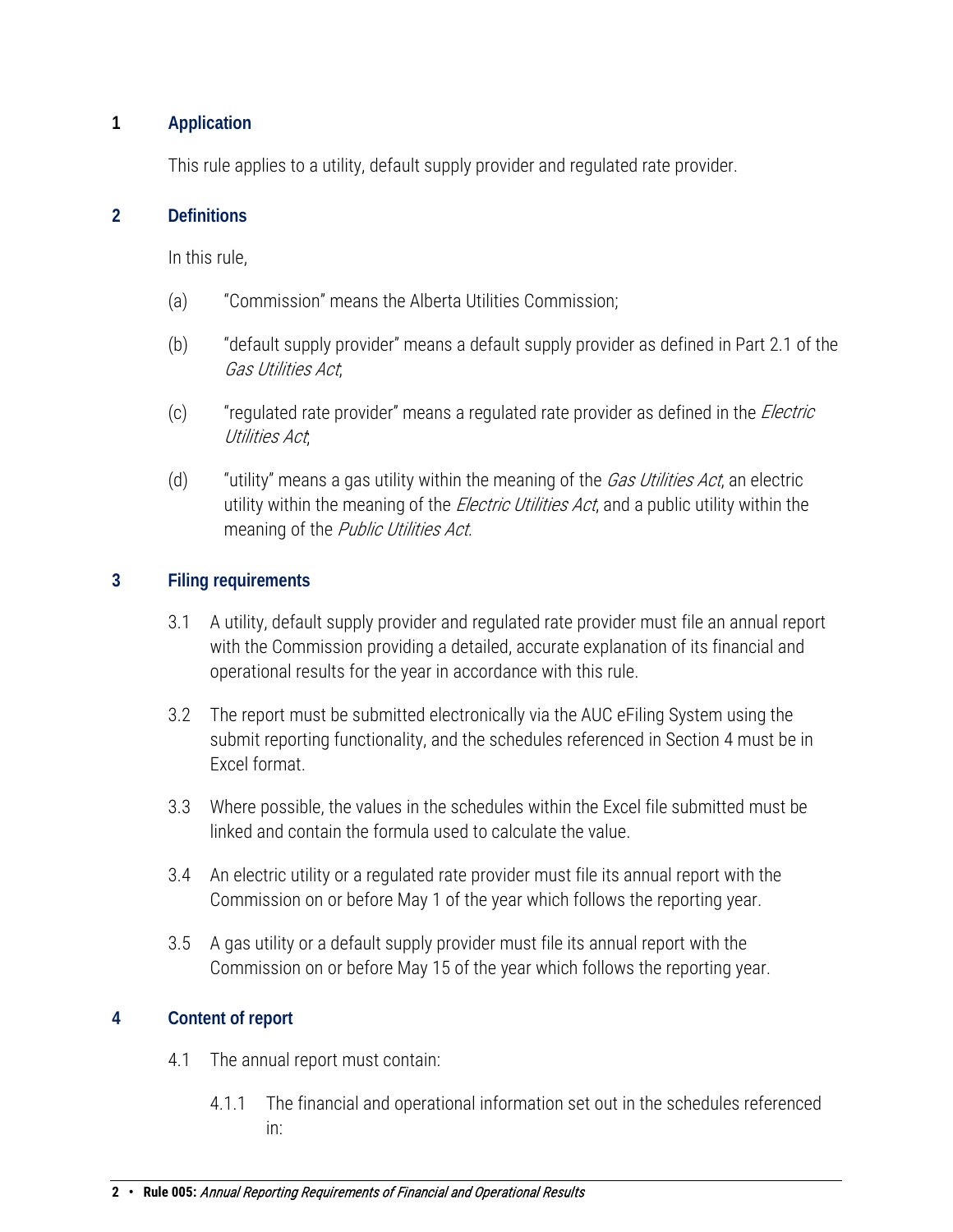- i. Appendix 1 for an electric utility;
- ii. Appendix 2 for a regulated rate provider;
- iii. Appendix 3 for a gas utility;
- iv. Appendix 4 for a default supply provider.
- 4.1.2 for a utility, the audited financial statements, complete with notes and audit report of the utility;
- 4.1.3 for a utility, a completed reconciliation of the audited financial statements to the results of the utility as reported in the required schedules using:
	- i. schedules 10 and 11 of Appendix 1 for an electric utility;
	- ii. schedules 10 and 11 of Appendix 3 for a gas utility;
- 4.1.4 for a utility, a reference in Schedule 1 Summary of Revenue Requirement, to the proceeding and exhibit where the approved forecast for the reporting year and the approved forecast for the prior year's results can be found.
- 4.2 A utility, default supply provider, or regulated rate provider may include additional line items as needed to explain its financial and operational results and variances.
- 4.3 In the report, a utility must provide detailed explanations of the variances reported on its schedules, within the parameters outlined below.
	- 4.3.1 Variance explanations must be presented on a separate page of the report, referenced to the specific schedule and line item being explained and must be sufficiently detailed so as to provide an explanation of the nature and cause of the variance.
	- 4.3.2 For years for which interim rates are in place pending a final decision by the Commission, the results for the reporting year must be compared with the prior year's actual results, with explanations provided for significant variances. Upon receipt of a final decision from the Commission, the utility must file updated schedules.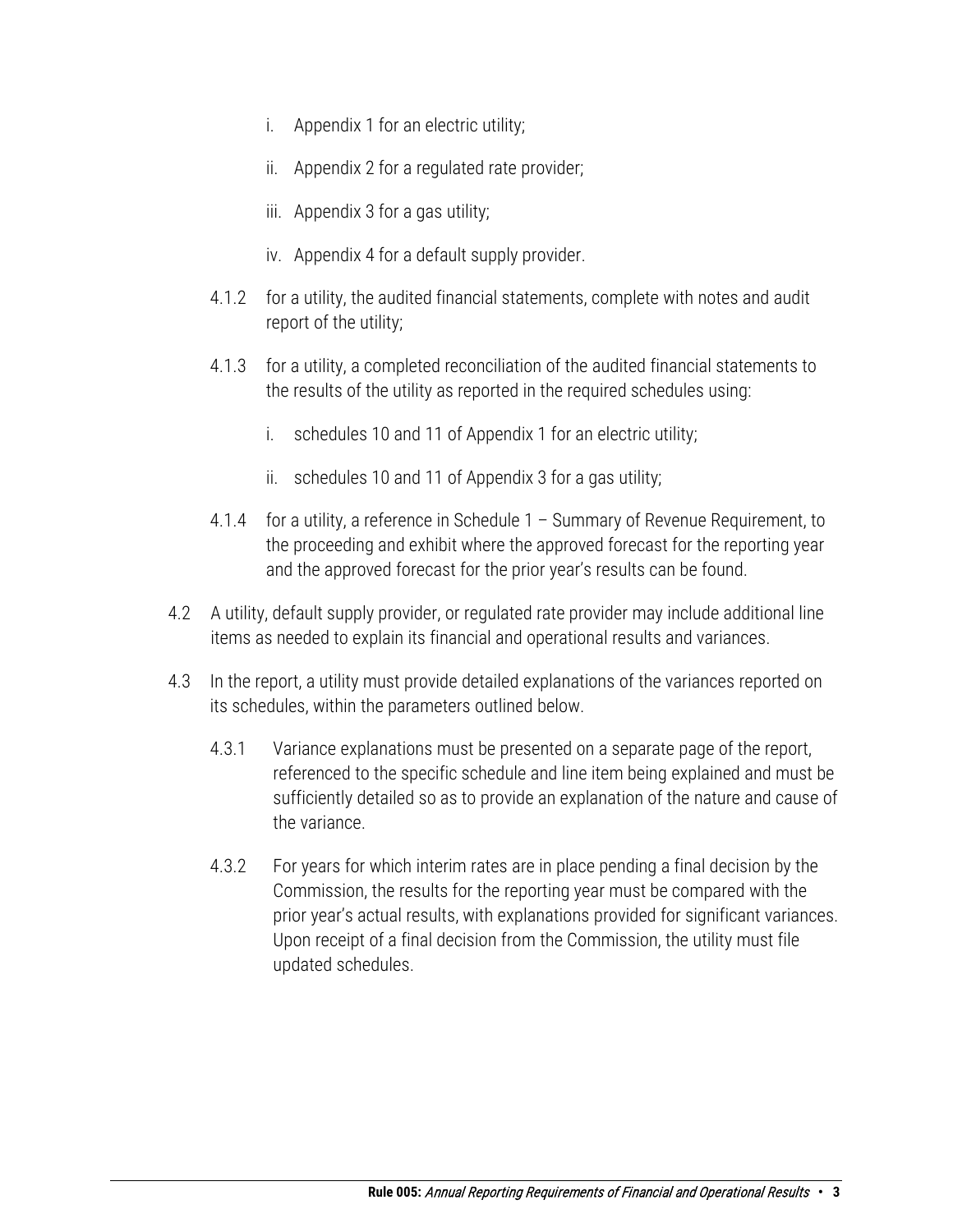4.4 A utility must provide an explanation for each specific line item variance based on the following criteria:

| <b>Utility rate base</b>       | <b>Variance threshold</b>                                           |
|--------------------------------|---------------------------------------------------------------------|
| $\geq$ \$2 billion             | \$5 million, or 10% and having a \$ amount greater than \$1 million |
| ≥\$1 billion, <\$2 billion     | \$2 million, or 10% and having a \$ amount greater than \$500,000   |
| ≥\$500 million, <\$1 billion   | \$1 million, or 10% and having a \$ amount greater than \$250,000   |
| ≥\$100 million, <\$500 million | \$500,000, or 10% and having a \$ amount greater than \$125,000     |
| ≥\$25 million, <\$100 million  | \$200,000, or 10% and having a \$ amount greater than \$100,000     |
| <\$25 million                  | \$100,000, or 10% and having a \$ amount greater than \$50,000      |

- 4.5 For non-financial data, a utility must provide an explanation for a variance greater than or equal to 10 per cent for each line item unless clearly immaterial.
- 4.6 In the report, a default supply provider or regulated rate provider must provide detailed explanations for each variance reported on its schedules, within the parameters outlined below.
	- 4.6.1 Actual results for the reporting year must be compared with the actual results of the prior year.
	- 4.6.2 When a variance is greater than \$500,000, or when the variance is greater than or equal to 10 per cent (relative to prior year) and has a dollar amount greater than \$125,000 for any specific line item.
	- 4.6.3 For non-financial data, for a variance greater than or equal to 10 per cent for each line item unless clearly immaterial.

### <span id="page-3-0"></span>**5 Additional information**

- 5.1 The Commission may request information or detail from a utility, default supply provider or regulated rate provider in addition to the information filed in the annual report.
- 5.2 The Commission may require a utility, regulated rate provider or default supply provider to file an interim report in the same format as the annual report defined in this rule.

#### <span id="page-3-1"></span>**6 Time extensions**

A utility, default supply provider or regulated rate provider may request an extension to the required date of filing, provided that the application is received 30 calendar days prior to the required filing date specified in this rule.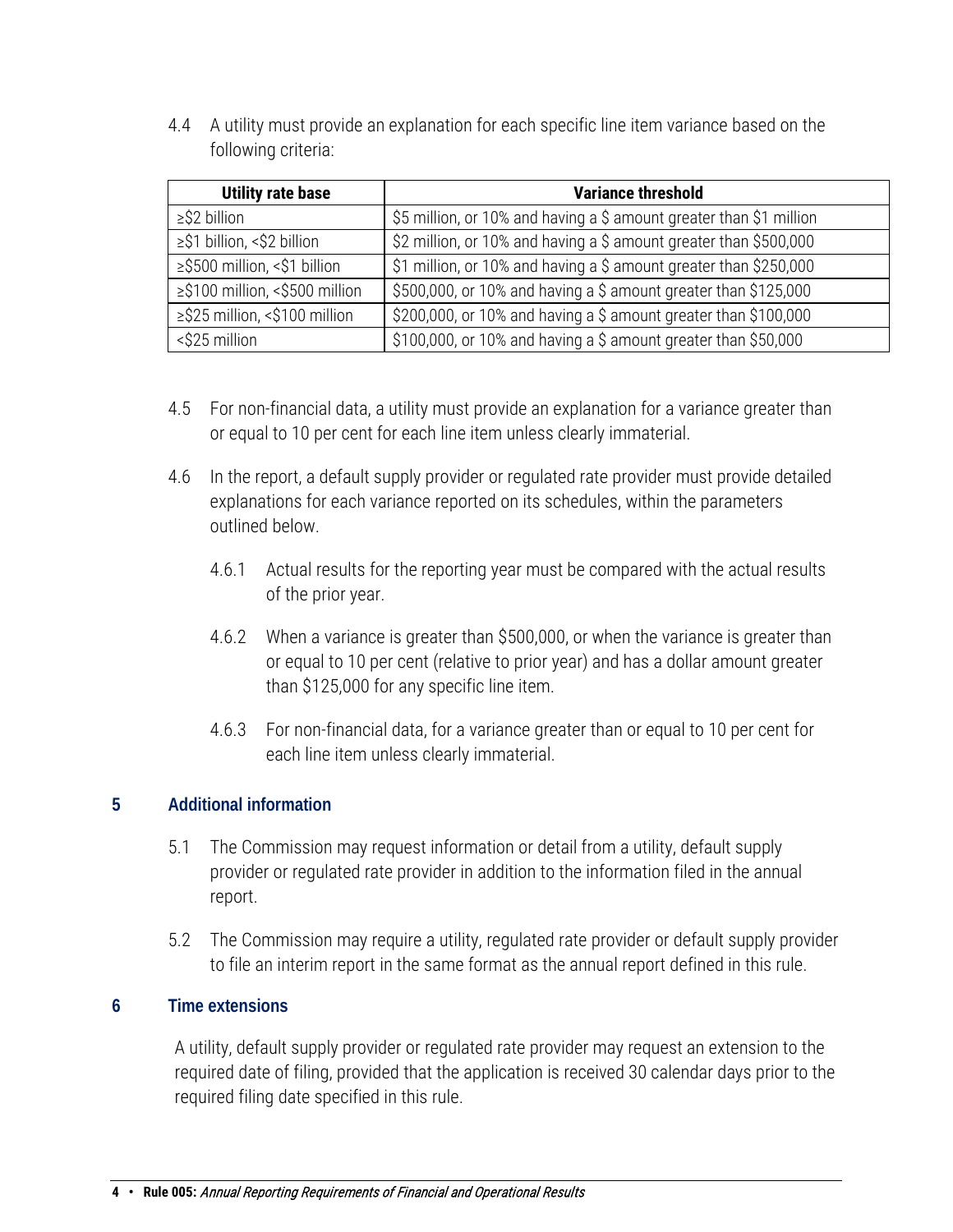# <span id="page-4-0"></span>**7 Public report**

The Commission will post the annual reports filed under this rule on the AUC website.

### <span id="page-4-1"></span>**Appendix 1 – Schedules for an electric utility**

| Schedule 1   | Summary of revenue requirement                           |
|--------------|----------------------------------------------------------|
| Schedule 2   | Summary of return on rate base                           |
| Schedule 2.1 | Summary of mid-year rate base                            |
| Schedule 2.2 | Summary of mid-year capital structure                    |
| Schedule 2.3 | Schedule of debt capital employed                        |
| Schedule 2.4 | Schedule of preferred share capital employed             |
| Schedule 3   | Summary of operating and maintenance expense             |
| Schedule 4   | Summary of depreciation expense                          |
| Schedule 4.1 | Capital assets continuity schedule                       |
| Schedule 4.2 | Summary of capital additions                             |
| Schedule 5   | Summary of utility income tax                            |
| Schedule 6   | Summary of customers, energy and revenue                 |
| Schedule 7   | Explanation of transactions with affiliated companies    |
| Schedule 8   | Summary of payroll and manpower statistics               |
| Schedule 9   | Summary of reserve/deferral accounts                     |
| Schedule 10  | Reconciliation of financial reports to audited financial |
|              | statements - income statement items                      |
| Schedule 11  | Reconciliation of financial reports to audited financial |
|              | statements - balance sheet items                         |

An electronic copy of the schedules is available on the website of the Alberta Utilities Commission under [Rule 005.](http://www.auc.ab.ca/Pages/rules/Rule005.aspx)

#### <span id="page-4-2"></span>**Appendix 2 – Schedules for a regulated rate provider**

| Schedule A | Purpose of regulated rate tariff schedules |
|------------|--------------------------------------------|
| Schedule 1 | Revenue by customer class                  |
| Schedule 2 | Sites and energy sales by customer class   |
| Schedule 3 | Energy and operating expense               |

An electronic copy of the schedules is available on the website of the Alberta Utilities Commission under [Rule 005.](http://www.auc.ab.ca/Pages/rules/Rule005.aspx)